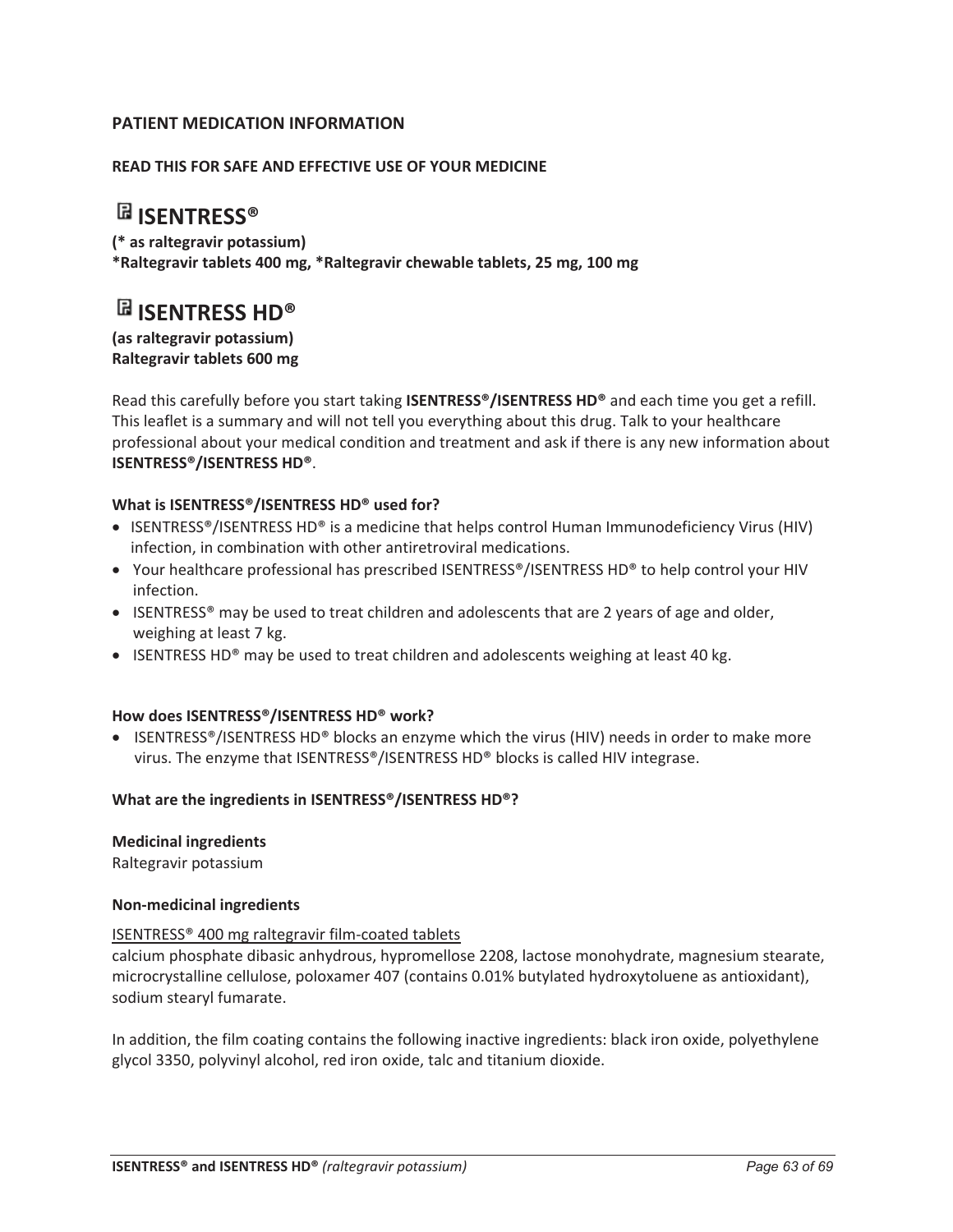# ISENTRESS® 25 mg and 100 mg raltegravir chewable tablets:

ammonium hydroxide, crospovidone, ethylcellulose 20 cP, fructose, hydroxypropyl cellulose, hypromellose 2910/6cP, macrogol/PEG 400, magnesium stearate, mannitol, medium chain triglycerides, monoammonium glycyrrhizinate, natural and artificial flavors (orange, banana, and masking), oleic acid, phenylalanine (as part of the artificial sweetener, aspartame), saccharin sodium, sodium citrate dihydrate, sodium stearyl fumarate, sorbitol, sucralose and yellow iron oxide.

# ISENTRESS® 100 mg also contain red iron oxide

# ISENTRESS HD® 600 mg film-coated tablets:

croscarmellose sodium, hypromellose 2910, magnesium stearate, microcrystalline cellulose. In addition, the film coating contains the following inactive ingredients: black iron oxide, carnauba wax, hypromellose 2910, iron oxide yellow, lactose monohydrate, titanium dioxide, and triacetin.

#### **ISENTRESS®/ISENTRESS HD® comes in the following dosage forms:**

ISENTRESS® 25 mg orange-banana flavoured, chewable tablets are available as pale yellow, round, flat faced, beveled edge tablet debossed with the Merck logo on one side and 473 on the other side of the tablet.

ISENTRESS® 100 mg orange-banana flavoured, chewable tablets are available as pale orange, oval shaped scored tablet, debossed with the Merck logo on one side of the score and 477 on the other, and scored on the other side of the tablet.

ISENTRESS® 400 mg film-coated tablets are available as pink, oval shaped, with 227 on one side.

ISENTRESS HD® 600 mg film-coated tablets are yellow, oval shaped tablets debossed with Merck logo and "242" on one side.

#### **Do NOT use ISENTRESS®/ISENTRESS HD® if:**

• You are hypersensitive to any of its ingredients (see what the non-medicinal ingredients are).

**To help avoid side effects and ensure proper use, talk to your healthcare professional before you take ISENTRESS®/ISENTRESS HD®. Talk about any health conditions or problems you may have, including if you:**

- Have any allergies.
- $\bullet$  Have phenylketonuria (PKU). ISENTRESS® Chewable Tablets contain phenylalanine as part of the artificial sweetener, aspartame. The artificial sweetener may be harmful to people with PKU.
- Have a history of muscle disorders (also known as rhabdomyolysis or myopathy).
- Are pregnant or plan to become pregnant.
	- If you take ISENTRESS®/ISENTRESS HD® while you are pregnant, talk to your healthcare professional about how you can be included in the Antiretroviral Pregnancy Registry.
- Are breast-feeding or plan to breast-feed.
	- It is recommended that HIV-infected women should NOT breast-feed their infants. This is because their babies could be infected with HIV through their breast milk.
	- Talk with your healthcare professional about the best way to feed your baby.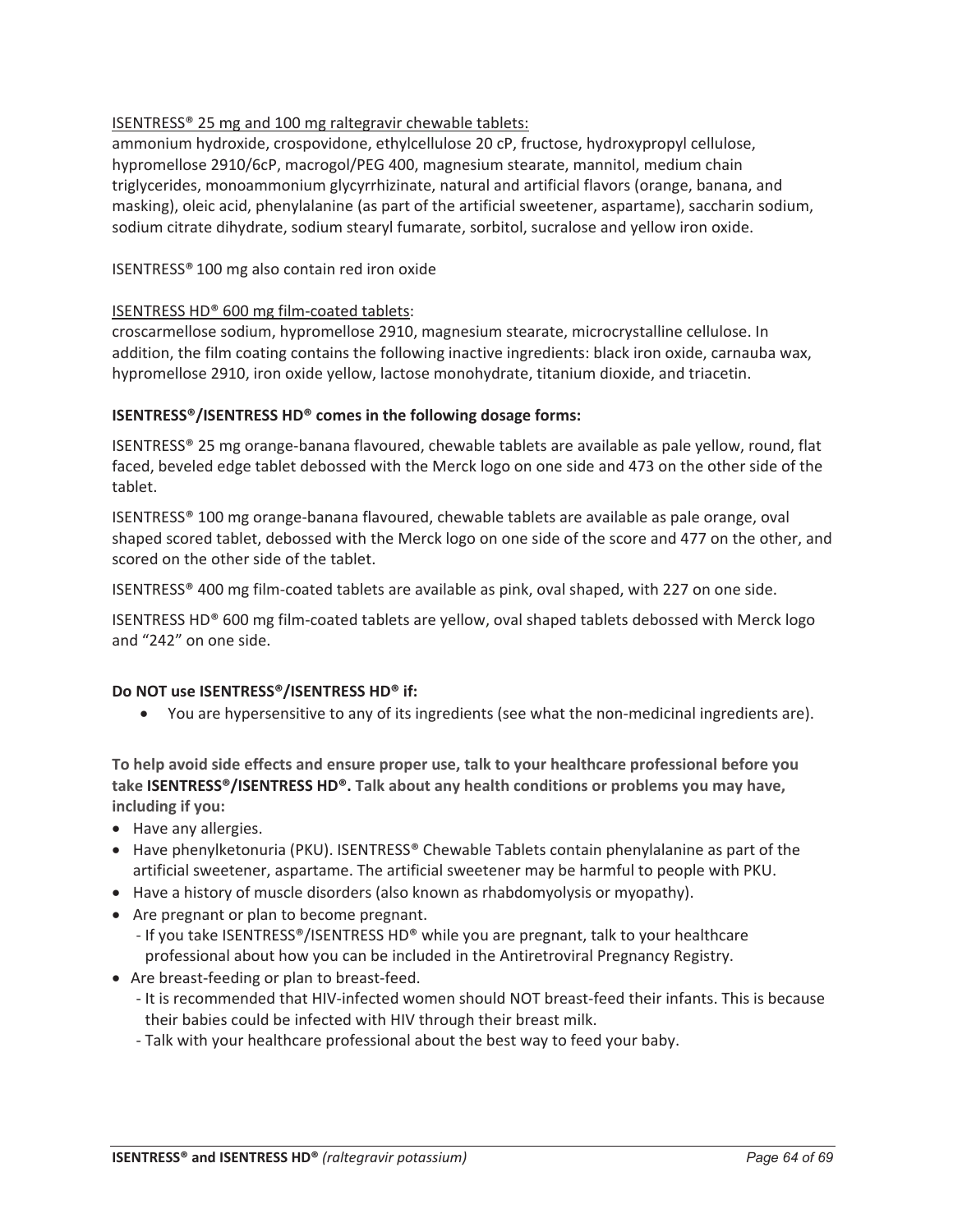#### **Other warnings you should know about:**

ISENTRESS®/ISENTRESS HD® does not reduce the chance of passing HIV to others through sexual contact, sharing needles, or being exposed to your blood.

- Continue to practice safer sex.
- Use latex or polyurethane condoms or other barrier methods to lower the chance of sexual contact with any body fluids. This includes semen from a man, vaginal secretions from a woman, or blood.
- Never re-use, or share needles.
- Ask your healthcare professional if you have any questions about safer sex or how to prevent passing HIV to other people.

ISENTRESS®/ISENTRESS HD® does not cure HIV infection or AIDS.

It is very important that you stay under the care of your healthcare professional during treatment with ISENTRESS®/ISENTRESS HD®.

**Tell your healthcare professional about all the medicines you take, including any drugs, vitamins, minerals, natural supplements or alternative medicines.**

#### **The following may interact with ISENTRESS®/ISENTRESS HD®:**

Tell your healthcare professional especially if you take:

- x Antacids (medicines used to help treat heartburn) containing aluminum, magnesium and calcium carbonate.
	- Certain antacids like those containing aluminum and/or magnesium are NOT recommended with ISENTRESS®.
- Atazanavir (antiretroviral medicine used to treat HIV).
- Rifampin (medicine used to treat tuberculosis).
- Tipranavir/ritonavir (antiretroviral medicines used to treat HIV).

#### **How to take ISENTRESS®/ISENTRESS HD®:**

#### **Usual dose:**

Take ISENTRESS®/ISENTRESS HD® by mouth, with or without food.

ISENTRESS®/ISENTRESS HD® must be used with other anti-HIV medicines.

Do NOT switch between the film-coated tablet, the chewable tablet, or different strengths, or stop your treatment without talking with your doctor first.

#### **Adult**

Take one 400-mg tablet twice daily or two 600 mg tablets once daily as directed by your healthcare professional.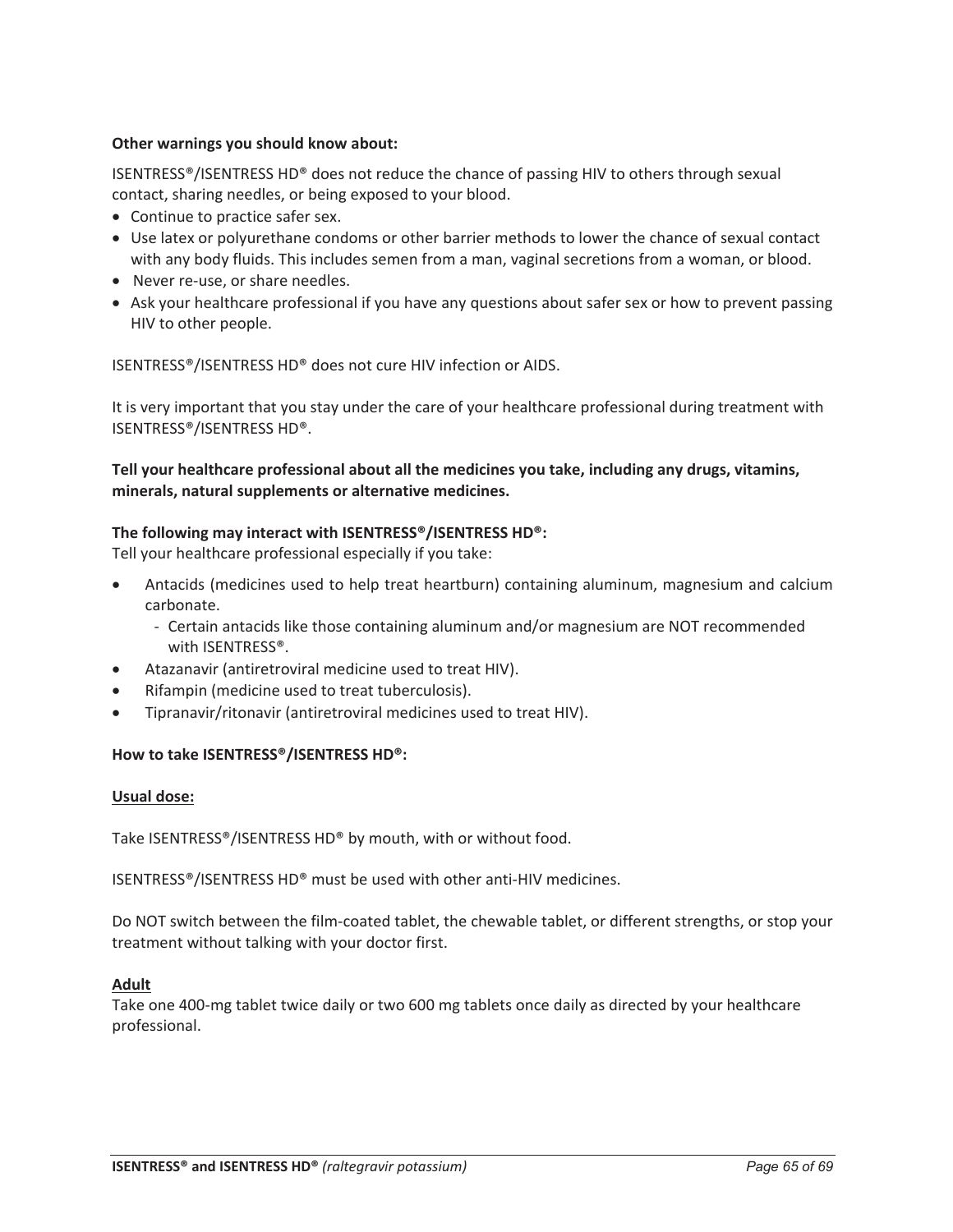#### **Children and Adolescents**

- Your child's healthcare professional will tell you the right dose and type of ISENTRESS® (tablet, chewable tablet) based on your child's weight.
- The 100 mg chewable tablet is scored and can be split into equal halves.
- Do NOT take more than 300 mg of the chewable tablet twice a day.

Take ISENTRESS® or ISENTRESS HD® exactly as prescribed by your healthcare professional.

The different dosage forms and strengths for ISENTRESS® are not interchangeable so:

a) Use only the 600 mg tablet for the 1200 mg once daily dose.

b) Use only the 400 mg tablet for the twice daily dose of 400 mg.

c) Use the 25 mg and 100 mg chewable tablets for only the children's dosages up to 300 mg twice daily.

# **Be sure to keep a supply of your anti-HIV medicines.**

- When your ISENTRESS®/ISENTRESS HD® supply starts to run low, get more from your healthcare professional.
- Do not wait until your medicine runs out to get more.

# **IMPORTANT: Take ISENTRESS® exactly as your healthcare professional prescribed and at the right times of day because if you don't:**

- The amount of virus (HIV) in your blood may increase if the medicine is stopped for even a short period of time.
- The virus may develop resistance to ISENTRESS® and become harder to treat.
- Your medicines may stop working to fight HIV.
- The activity of ISENTRESS® may be reduced (due to resistance).

#### **Overdose:**

If you think you have taken too much ISENTRESS®/ISENTRESS HD®, contact your healthcare professional, hospital emergency department or regional poison control centre immediately, even if there are no symptoms.

#### **Missed Dose:**

If you miss a dose, take it as soon as you remember. If you do not remember until it is time for your next dose, skip the missed dose and go back to your regular schedule. Only take ISENTRESS® and ISENTRESSHD® as instructed.

ISENTRESS®/ISENTRESS HD® must be used with other anti-HIV medicines.

#### **What are possible side effects from using ISENTRESS®/ISENTRESS HD®?**

These are not all the possible side effects you may have when taking ISENTRESS<sup>®</sup>/ISENTRESS HD<sup>®</sup>. If you have any side effects not listed here, tell your healthcare professional.

- nausea
- headache
- diarrhea
- $\bullet$  fever
- vomiting
- fatigue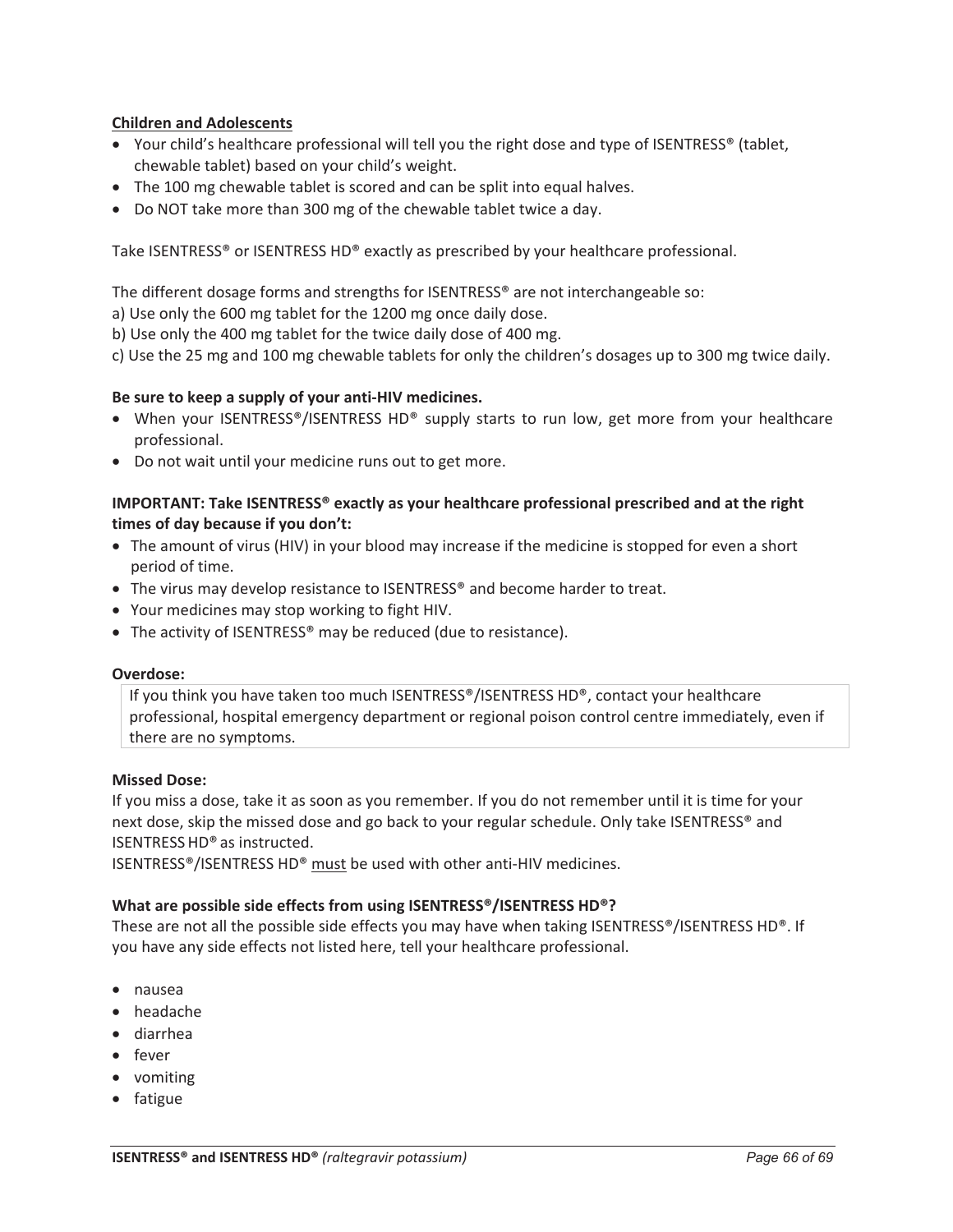- dizziness
- difficulty sleeping
- $\bullet$  cough
- $\bullet$  rash
- tiredness
- upper respiratory tract infection
- inflammation of the nasal passages and throat
- bronchitis
- $\bullet$  back pain
- depression

Additionally, while the medicine has been on the market, some further reactions have occurred:

- Depression and suicidal thoughts have been reported. If you develop these feelings, discuss this with your healthcare professional.
- Other side effects that have been reported include low blood platelet count, clumsiness and lack of coordination, rash with or without an increase in some white blood cells, severe skin reaction, liver failure. If you develop any of these reactions, discuss with your healthcare professional.

In some patients with advanced HIV infection (AIDS), signs and symptoms of inflammation from opportunistic infections may occur when combination antiretroviral treatment is started. Tell your healthcare professional immediately if you notice any symptoms of infection.

Contact your healthcare professional promptly if you experience unexplained muscle pain, tenderness, or weakness while taking ISENTRESS®/ISENTRESS HD®.

Contact your healthcare professional promptly if you develop a rash. Severe and life-threatening skin reactions and allergic reactions have been reported in some patients taking ISENTRESS®/ISENTRESS  $HD^{\circledR}$ .

Changes in your immune system (Immune Reconstitution Inflammatory Syndrome) can happen when you start taking HIV medicines. Your immune system may get stronger and begin to fight infections that have been hidden in your body for a long time, or you could develop an autoimmune disease in which your immune system reacts against your own body (e.g. Grave's disease (which affects the thyroid gland), Guillain-Barre syndrome (which affects the nervous system) or polymyositis (which affects the muscles) and it may develop at any time, sometimes months later after the start of HIV therapy). Sometimes symptoms can be severe, so if you develop high temperature (fever), joint or muscle pain, redness, rash, swelling, or fatigue or any new symptoms contact your healthcare professional right away.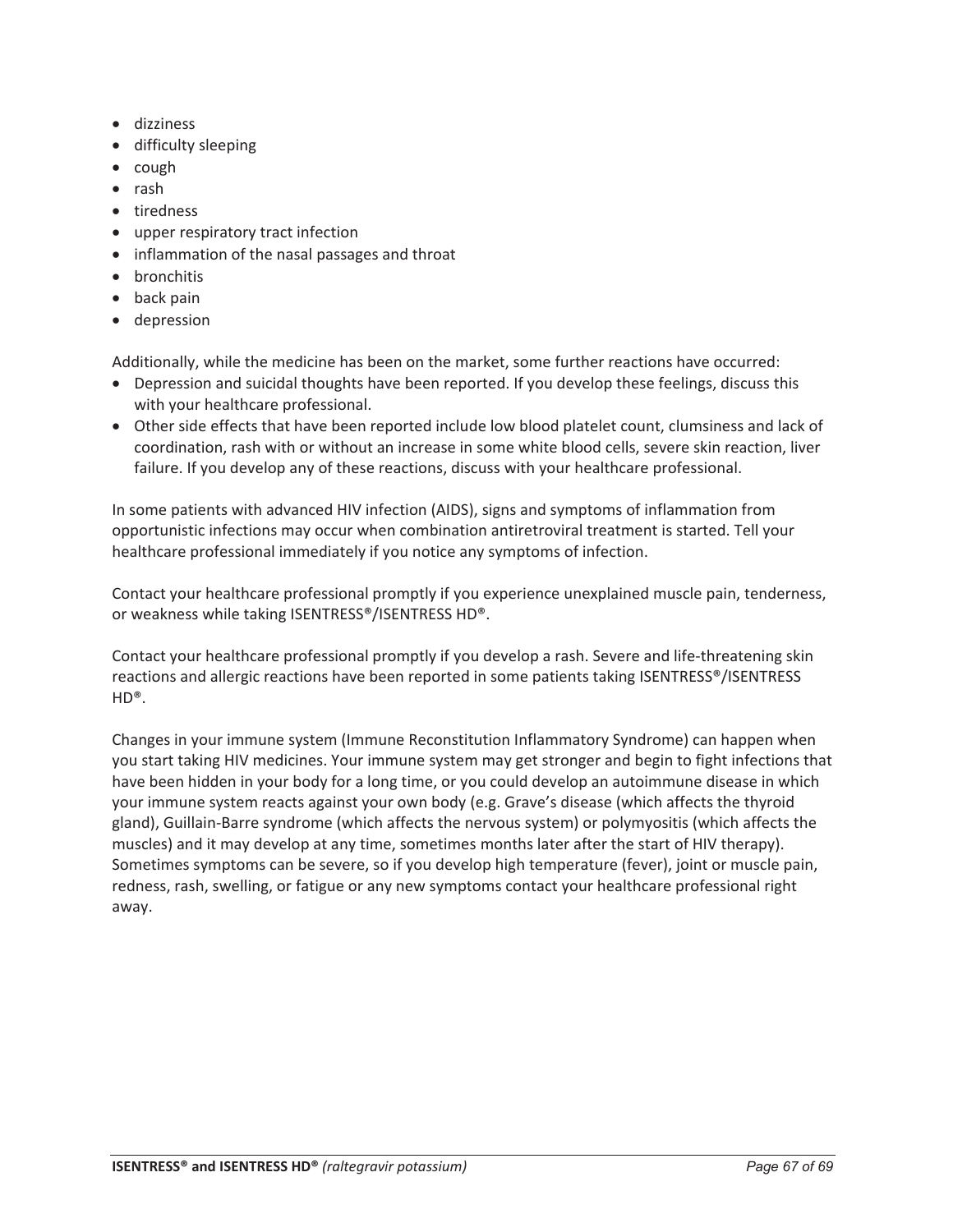| Serious side effects and what to do about them                                                                                                                                                                                                                              |                                      |              |                               |
|-----------------------------------------------------------------------------------------------------------------------------------------------------------------------------------------------------------------------------------------------------------------------------|--------------------------------------|--------------|-------------------------------|
| Symptom / effect                                                                                                                                                                                                                                                            | Talk to your healthcare professional |              | Stop taking drug and          |
|                                                                                                                                                                                                                                                                             | Only if severe                       | In all cases | get immediate<br>medical help |
| <b>UNCOMMON</b>                                                                                                                                                                                                                                                             |                                      |              |                               |
| Severe skin reactions and allergic<br>reactions: occasionally life-<br>threatening, with symptoms such as<br>rash, itching or hives on the skin,<br>swelling of the face, lips, tongue or<br>other parts of the body, shortness of<br>breath, wheezing or trouble breathing |                                      |              |                               |
| Persistent fatigue                                                                                                                                                                                                                                                          | ✓                                    |              |                               |
| Lack of white blood cells: frequent<br>infections such as fever, severe chills,<br>sore throat or mouth ulcers                                                                                                                                                              | ✓                                    |              |                               |
| Lack of red blood cells: tiredness,<br>headaches, being short of breath<br>when exercising, dizziness and looking<br>pale                                                                                                                                                   | ✓                                    |              |                               |
| Severe chest pain                                                                                                                                                                                                                                                           |                                      |              | ✓                             |
| Stomach problems: pain, nausea,<br>vomiting, heartburn                                                                                                                                                                                                                      | ✓                                    |              |                               |
| Liver disease: liver disease with<br>nausea, vomiting, loss of appetite,<br>feeling generally unwell, fever, itching,<br>yellowing of the skin and eyes, and<br>dark coloured urine                                                                                         |                                      | ✓            |                               |
| Kidney disease: nausea, loss of<br>appetite and weakness, pass little or<br>no urine, breathlessness                                                                                                                                                                        |                                      |              | ✓                             |
| Depression, suicidal thoughts and<br>actions                                                                                                                                                                                                                                |                                      | $\checkmark$ |                               |
| Shaking                                                                                                                                                                                                                                                                     |                                      | ✓            |                               |
| Speech disorders                                                                                                                                                                                                                                                            |                                      | ✓            |                               |
| Disturbance in attention                                                                                                                                                                                                                                                    |                                      |              |                               |

If you have a troublesome symptom or side effect that is not listed here or becomes bad enough to interfere with your daily activities, tell your healthcare professional.